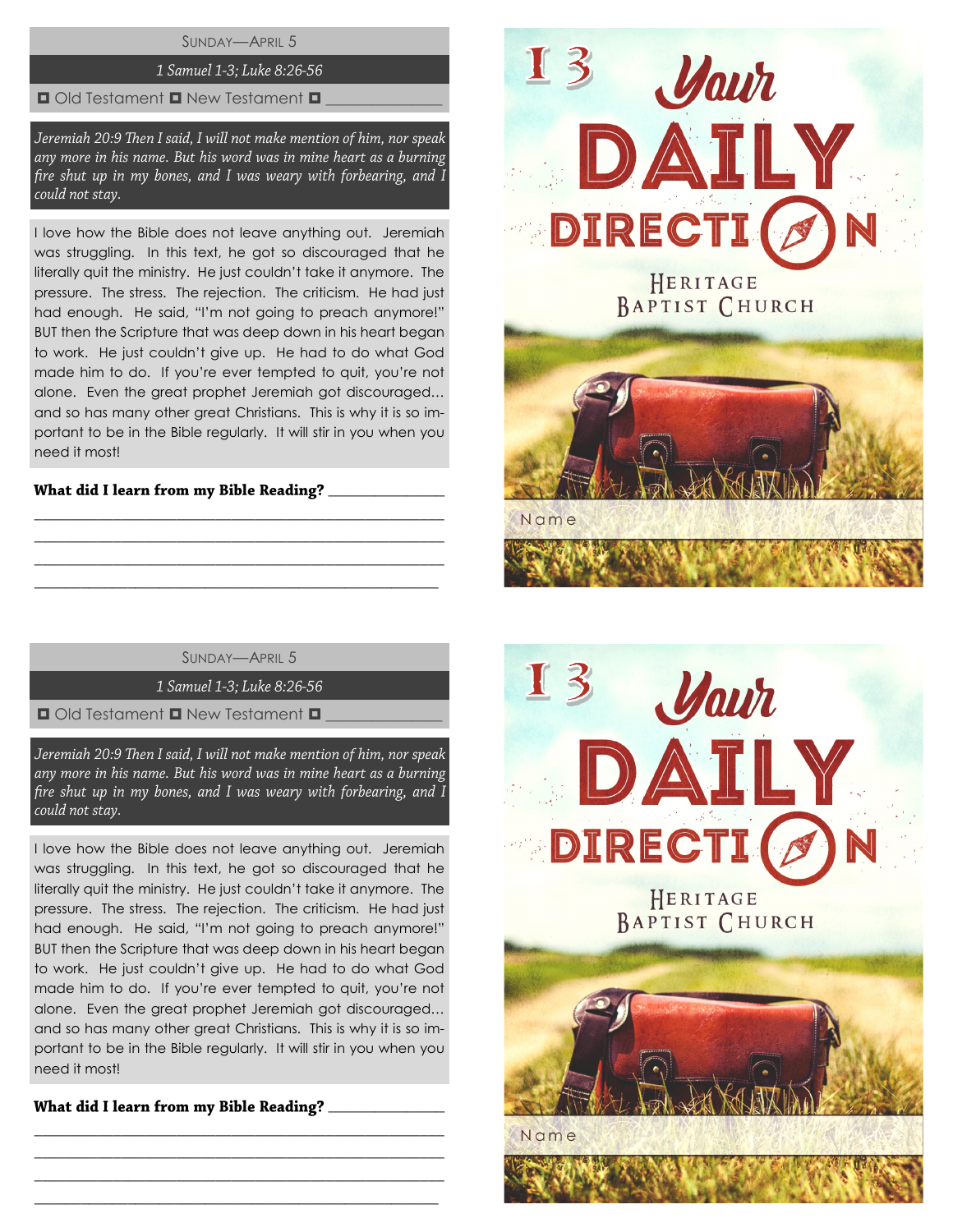## MONDAY—MARCH 30

#### Judges 9-10; Luke 5:17-39

#### $\Box$  Old Testament  $\Box$  New Testament  $\Box$

Jeremiah 20:13 Sing unto the LORD, praise ye the LORD: for he hath delivered the soul of the poor from the hand of evildoers.

In this time of "quarantine," one can be tempted to get negative. Be sure to maintain your song. I realize that it can get boring. I for one really miss seeing everyone at church and at Teen Activities. I miss Sunday School and Choir. But here's the thing—we must maintain the song in our heart. When is the last time the Lord heard you sing? He loves to hear your song! Praise Him. Take time to fill your mind with godly music. And may your songs reflect the gratitude you have for the great love God has for you! He saved your poor soul! What a blessing! That is certainly worth singing about!

## What did I learn from my Bible Reading?\_\_

SATURDAY—APRIL 4

Ruth 1-4; Luke 8:1-25

 $\Box$  Old Testament  $\Box$  New Testament  $\Box$ 

Jeremiah 22:13 Woe unto him that buildeth his house by unrighteousness, and his chambers by wrong; that useth his neighbour's service without wages, and giveth him not for his work;

There is a way to "get ahead" in the world the wrong way. Some would endeavor to do whatever is necessary to build their own life in a wyt that would make them happy with no regard to what is pleasing the Lord or beneficial to the people around them. Imagine giving your life to a vocation that the world deemed insignificant to the good of mankind. How sad. When you choose a vocation, be sure that your methods are moral and the product is moral. If you are going to give a large portion of your life to something, make sure its effects are pleasing to the Lord. Be sure God can approve and place His blessing on what you do for 40+ hours per week.

#### What did I learn from my Bible Reading?

MONDAY—MARCH 30

\_\_\_\_\_\_\_\_\_\_\_\_\_\_\_\_\_\_\_\_\_\_\_\_\_\_\_\_\_\_\_\_\_\_\_\_\_\_\_\_\_\_\_\_\_\_\_\_\_\_\_\_ \_\_\_\_\_\_\_\_\_\_\_\_\_\_\_\_\_\_\_\_\_\_\_\_\_\_\_\_\_\_\_\_\_\_\_\_\_\_\_\_\_\_\_\_\_\_\_\_\_\_\_\_ \_\_\_\_\_\_\_\_\_\_\_\_\_\_\_\_\_\_\_\_\_\_\_\_\_\_\_\_\_\_\_\_\_\_\_\_\_\_\_\_\_\_\_\_\_\_\_\_\_\_\_\_ \_\_\_\_\_\_\_\_\_\_\_\_\_\_\_\_\_\_\_\_\_\_\_\_\_\_\_\_\_\_\_\_\_\_\_\_\_\_\_\_\_\_\_\_\_\_\_\_\_\_\_\_

Judges 9-10; Luke 5:17-39

 $\Box$  Old Testament  $\Box$  New Testament  $\Box$ 

Jeremiah 20:13 Sing unto the LORD, praise ye the LORD: for he hath delivered the soul of the poor from the hand of evildoers.

In this time of "quarantine," one can be tempted to get negative. Be sure to maintain your song. I realize that it can get boring. I for one really miss seeing everyone at church and at Teen Activities. I miss Sunday School and Choir. But here's the thing—we must maintain the song in our heart. When is the last time the Lord heard you sing? He loves to hear your song! Praise Him. Take time to fill your mind with godly music. And may your songs reflect the gratitude you have for the great love God has for you! He saved your poor soul! What a blessing! That is certainly worth singing about!

\_\_\_\_\_\_\_\_\_\_\_\_\_\_\_\_\_\_\_\_\_\_\_\_\_\_\_\_\_\_\_\_\_\_\_\_\_\_\_\_\_\_\_\_\_\_\_\_\_\_\_\_ \_\_\_\_\_\_\_\_\_\_\_\_\_\_\_\_\_\_\_\_\_\_\_\_\_\_\_\_\_\_\_\_\_\_\_\_\_\_\_\_\_\_\_\_\_\_\_\_\_\_\_\_ \_\_\_\_\_\_\_\_\_\_\_\_\_\_\_\_\_\_\_\_\_\_\_\_\_\_\_\_\_\_\_\_\_\_\_\_\_\_\_\_\_\_\_\_\_\_\_\_\_\_\_\_ \_\_\_\_\_\_\_\_\_\_\_\_\_\_\_\_\_\_\_\_\_\_\_\_\_\_\_\_\_\_\_\_\_\_\_\_\_\_\_\_\_\_\_\_\_\_\_\_\_\_\_\_

\_\_\_\_\_\_\_\_\_\_\_\_\_\_\_\_

SATURDAY—APRIL 4

\_\_\_\_\_\_\_\_\_\_\_\_\_\_\_\_\_\_\_\_\_\_\_\_\_\_\_\_\_\_\_\_\_\_\_\_\_\_\_\_\_\_\_\_\_\_\_\_\_\_\_\_ \_\_\_\_\_\_\_\_\_\_\_\_\_\_\_\_\_\_\_\_\_\_\_\_\_\_\_\_\_\_\_\_\_\_\_\_\_\_\_\_\_\_\_\_\_\_\_\_\_\_\_\_ \_\_\_\_\_\_\_\_\_\_\_\_\_\_\_\_\_\_\_\_\_\_\_\_\_\_\_\_\_\_\_\_\_\_\_\_\_\_\_\_\_\_\_\_\_\_\_\_\_\_\_\_ \_\_\_\_\_\_\_\_\_\_\_\_\_\_\_\_\_\_\_\_\_\_\_\_\_\_\_\_\_\_\_\_\_\_\_\_\_\_\_\_\_\_\_\_\_\_\_\_\_\_\_\_

Ruth 1-4: Luke 8:1-25

 $\Box$  Old Testament  $\Box$  New Testament  $\Box$ 

Jeremiah 22:13 Woe unto him that buildeth his house by unrighteousness, and his chambers by wrong; that useth his neighbour's service without wages, and giveth him not for his work;

There is a way to "get ahead" in the world the wrong way. Some would endeavor to do whatever is necessary to build their own life in a wyt that would make them happy with no regard to what is pleasing the Lord or beneficial to the people around them. Imagine giving your life to a vocation that the world deemed insignificant to the good of mankind. How sad. When you choose a vocation, be sure that your methods are moral and the product is moral. If you are going to give a large portion of your life to something, make sure its effects are pleasing to the Lord. Be sure God can approve and place His blessing on what you do for 40+ hours per week.

\_\_\_\_\_\_\_\_\_\_\_\_\_\_\_\_\_\_\_\_\_\_\_\_\_\_\_\_\_\_\_\_\_\_\_\_\_\_\_\_\_\_\_\_\_\_\_\_\_\_\_\_ \_\_\_\_\_\_\_\_\_\_\_\_\_\_\_\_\_\_\_\_\_\_\_\_\_\_\_\_\_\_\_\_\_\_\_\_\_\_\_\_\_\_\_\_\_\_\_\_\_\_\_\_ \_\_\_\_\_\_\_\_\_\_\_\_\_\_\_\_\_\_\_\_\_\_\_\_\_\_\_\_\_\_\_\_\_\_\_\_\_\_\_\_\_\_\_\_\_\_\_\_\_\_\_\_ \_\_\_\_\_\_\_\_\_\_\_\_\_\_\_\_\_\_\_\_\_\_\_\_\_\_\_\_\_\_\_\_\_\_\_\_\_\_\_\_\_\_\_\_\_\_\_\_\_\_\_\_

## \_\_\_\_\_\_\_\_\_\_\_\_\_\_\_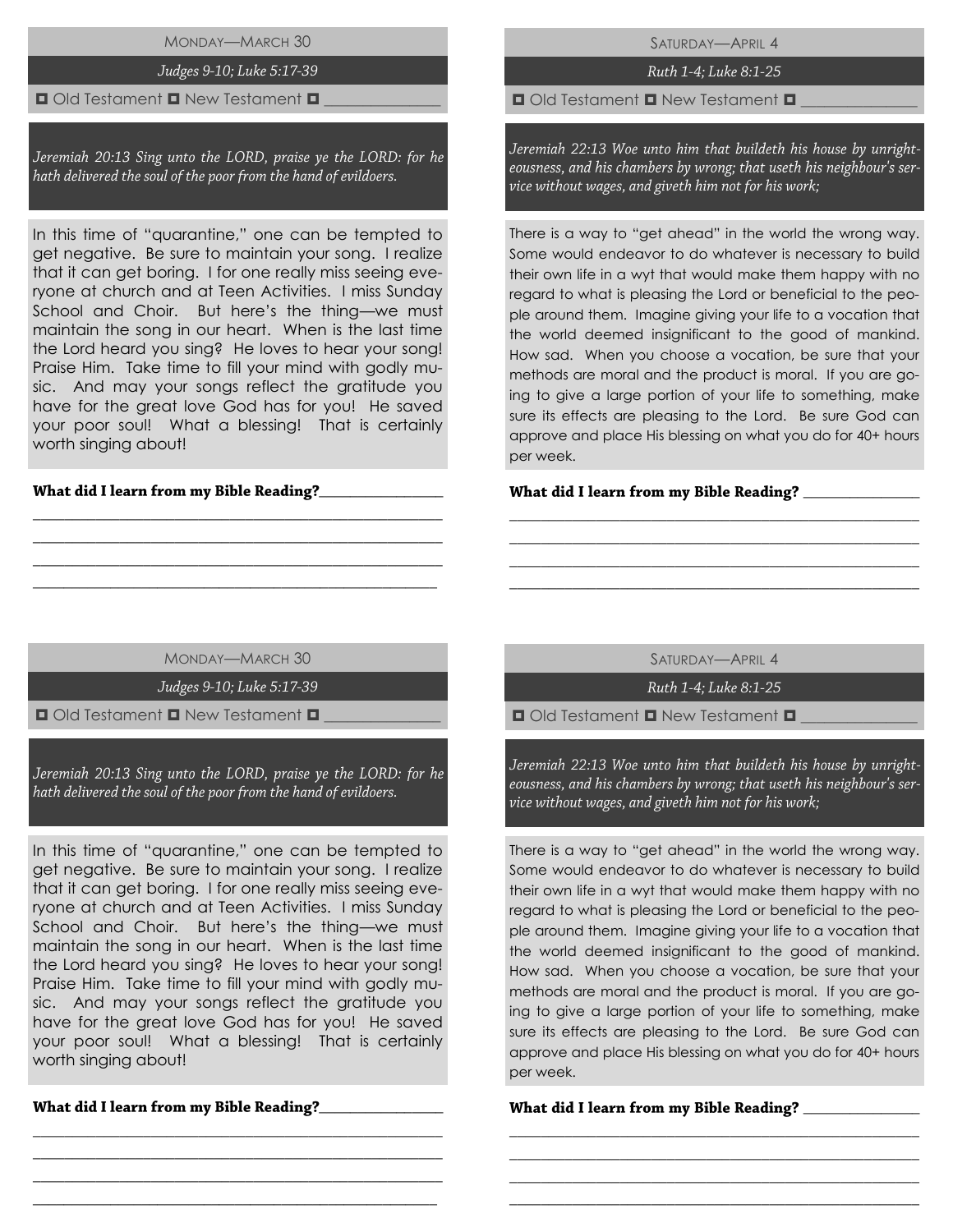FRIDAY—APRIL 3

# Judges 19-21; Luke 7:31-50

#### $\blacksquare$  Old Testament  $\blacksquare$  New Testament  $\blacksquare$

Jeremiah 18:4 And the vessel that he made of clay was marred in the hand of the potter: so he made it again another vessel, as seemed good to the potter to make it.

At the Lord's direction, Jeremiah went down to the Potter's house. It was there that the Lord taught him a very valuable lesson. When we make wrong decisions, we mar our life. We destroy our testimony and hurt those that we love and those that love us. The blessed thought is this. We don't have to stay marred. We are in the hand of the Potter, and He can "make us again" for our good and for His glory! In order to be molded aright, we must be moldable, tender and yielded to the will of the Potter. Don't be afraid to deal with your errors. God can turn a curse into a blessing, but we must go to Him to make things right.

#### What did I learn from my Bible Reading? \_\_\_\_

TUESDAY—MARCH 31

Judges 11-12; Luke 6:1-26

 $\Box$  Old Testament  $\Box$  New Testament  $\Box$ 

Jeremiah 17:7 Blessed is the man that trusteth in the LORD, and whose hope the LORD is. (CONT>>>)

**Jeremiah 17:8** "*For he shall be as a tree planted by the waters, and that spreadeth out her roots by the river, and shall not see when heat cometh, but her leaf shall be green; and shall not be careful in the year of drought, neither shall cease from yielding fruit*." Just think of this wonderful promise to those who put there trust in the Lord. Many depend on human intervention. They just can't bring themselves to turn everything to the Lord. This is a much needed step of faith for every Christian. We will never truly enjoy all that God has for us until we surrender all and make the Lord our hope.

#### **\_**\_\_\_\_\_\_\_\_\_\_\_\_\_\_\_

FRIDAY—APRIL 3

\_\_\_\_\_\_\_\_\_\_\_\_\_\_\_\_\_\_\_\_\_\_\_\_\_\_\_\_\_\_\_\_\_\_\_\_\_\_\_\_\_\_\_\_\_\_\_\_\_\_\_\_ \_\_\_\_\_\_\_\_\_\_\_\_\_\_\_\_\_\_\_\_\_\_\_\_\_\_\_\_\_\_\_\_\_\_\_\_\_\_\_\_\_\_\_\_\_\_\_\_\_\_\_\_ \_\_\_\_\_\_\_\_\_\_\_\_\_\_\_\_\_\_\_\_\_\_\_\_\_\_\_\_\_\_\_\_\_\_\_\_\_\_\_\_\_\_\_\_\_\_\_\_\_\_\_\_  $\_$  , and the set of the set of the set of the set of the set of the set of the set of the set of the set of the set of the set of the set of the set of the set of the set of the set of the set of the set of the set of th

Judges 19-21; Luke 7:31-50

 $\blacksquare$  Old Testament  $\blacksquare$  New Testament  $\blacksquare$ 

Jeremiah 18:4 And the vessel that he made of clay was marred in the hand of the potter: so he made it again another vessel, as seemed good to the potter to make it.

At the Lord's direction, Jeremiah went down to the Potter's house. It was there that the Lord taught him a very valuable lesson. When we make wrong decisions, we mar our life. We destroy our testimony and hurt those that we love and those that love us. The blessed thought is this. We don't have to stay marred. We are in the hand of the Potter, and He can "make us again" for our good and for His glory! In order to be molded aright, we must be moldable, tender and yielded to the will of the Potter. Don't be afraid to deal with your errors. God can turn a curse into a blessing, but we must go to Him to make things right.

\_\_\_\_\_\_\_\_\_\_\_\_\_\_\_\_\_\_\_\_\_\_\_\_\_\_\_\_\_\_\_\_\_\_\_\_\_\_\_\_\_\_\_\_\_\_\_\_\_\_\_\_ \_\_\_\_\_\_\_\_\_\_\_\_\_\_\_\_\_\_\_\_\_\_\_\_\_\_\_\_\_\_\_\_\_\_\_\_\_\_\_\_\_\_\_\_\_\_\_\_\_\_\_\_ \_\_\_\_\_\_\_\_\_\_\_\_\_\_\_\_\_\_\_\_\_\_\_\_\_\_\_\_\_\_\_\_\_\_\_\_\_\_\_\_\_\_\_\_\_\_\_\_\_\_\_\_  $\_$  , and the set of the set of the set of the set of the set of the set of the set of the set of the set of the set of the set of the set of the set of the set of the set of the set of the set of the set of the set of th

\_\_\_\_\_\_\_\_\_\_\_\_\_\_\_

TUESDAY—MARCH 31

\_\_\_\_\_\_\_\_\_\_\_\_\_\_\_\_\_\_\_\_\_\_\_\_\_\_\_\_\_\_\_\_\_\_\_\_\_\_\_\_\_\_\_\_\_\_\_\_\_\_\_\_ \_\_\_\_\_\_\_\_\_\_\_\_\_\_\_\_\_\_\_\_\_\_\_\_\_\_\_\_\_\_\_\_\_\_\_\_\_\_\_\_\_\_\_\_\_\_\_\_\_\_\_\_ \_\_\_\_\_\_\_\_\_\_\_\_\_\_\_\_\_\_\_\_\_\_\_\_\_\_\_\_\_\_\_\_\_\_\_\_\_\_\_\_\_\_\_\_\_\_\_\_\_\_\_\_ \_\_\_\_\_\_\_\_\_\_\_\_\_\_\_\_\_\_\_\_\_\_\_\_\_\_\_\_\_\_\_\_\_\_\_\_\_\_\_\_\_\_\_\_\_\_\_\_\_\_\_\_

Judges 11-12; Luke 6:1-26

 $\Box$  Old Testament  $\Box$  New Testament  $\Box$ 

Jeremiah 17:7 Blessed is the man that trusteth in the LORD, and whose hope the LORD is. (CONT>>>)

**Jeremiah 17:8** "*For he shall be as a tree planted by the waters, and that spreadeth out her roots by the river, and shall not see when heat cometh, but her leaf shall be green; and shall not be careful in the year of drought, neither shall cease from yielding fruit*." Just think of this wonderful promise to those who put there trust in the Lord. Many depend on human intervention. They just can't bring themselves to turn everything to the Lord. This is a much needed step of faith for every Christian. We will never truly enjoy all that God has for us until we surrender all and make the Lord our hope.

\_\_\_\_\_\_\_\_\_\_\_\_\_\_\_\_\_\_\_\_\_\_\_\_\_\_\_\_\_\_\_\_\_\_\_\_\_\_\_\_\_\_\_\_\_\_\_\_\_\_\_\_ \_\_\_\_\_\_\_\_\_\_\_\_\_\_\_\_\_\_\_\_\_\_\_\_\_\_\_\_\_\_\_\_\_\_\_\_\_\_\_\_\_\_\_\_\_\_\_\_\_\_\_\_ \_\_\_\_\_\_\_\_\_\_\_\_\_\_\_\_\_\_\_\_\_\_\_\_\_\_\_\_\_\_\_\_\_\_\_\_\_\_\_\_\_\_\_\_\_\_\_\_\_\_\_\_ \_\_\_\_\_\_\_\_\_\_\_\_\_\_\_\_\_\_\_\_\_\_\_\_\_\_\_\_\_\_\_\_\_\_\_\_\_\_\_\_\_\_\_\_\_\_\_\_\_\_\_\_

What did I learn from my Bible Reading?\_\_\_\_\_